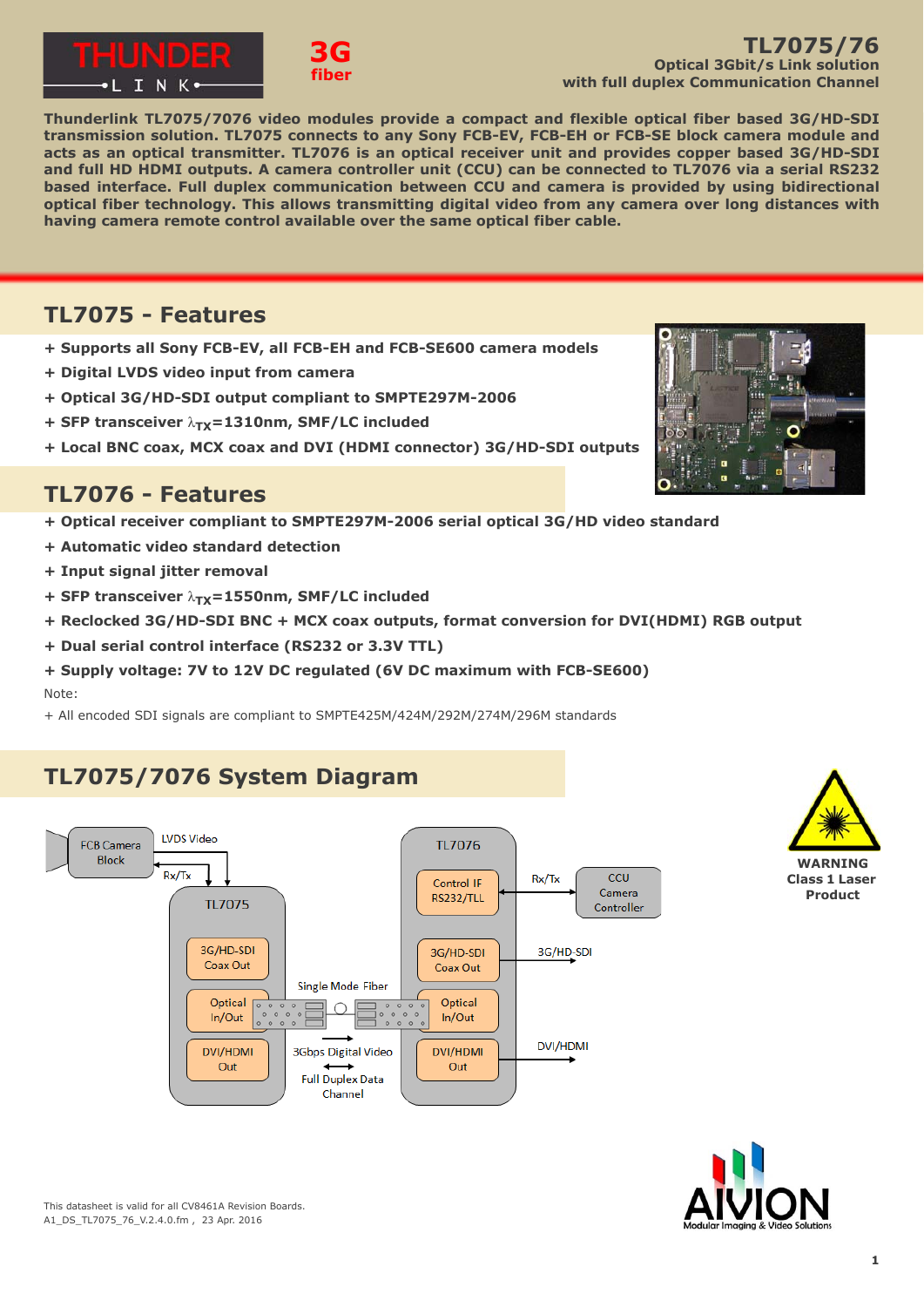



## **Specification Camera Interface**

#### **INPUTS:** DATA LVDS digital video (from camera) CLOCK LVDS (from camera) CONTROL Rx 3.3V TTL serial control interface

### **OUTPUTS:**

CONTROL Tx 3.3V TTL serial control interface<br>RESET 3.3V TTL, active low 3.3V TTL, active low OnePush AF 3.3V TTL, active low (FCB-SE600 only)

**Note: Camera serial IF speed MUST be set to 9600 Baud (Sony factory default).**

## **Power, Environment and optical Output**

#### **POWER:**

Input voltage: 7V TO 12V DC regulated, **5V to 6V DC regulated must be used for FCB-SE600.**

#### **TL7075:**

Power consumption when operated with FCB-EV7500 Camera in 1080p59.94 operation mode (cam motors inactive) - All local video outputs active, fiber, BNC and HDMI cables connected:  $P_D = 7.5W$  total (TL7075  $P_D = 4.6W$ )<br>- MCX, BNC and HDMI outputs disabled, cables disconnected:  $P_D = 6.4W$  total (TL7075  $P_D = 3.5W$ ) - MCX, BNC and HDMI outputs disabled, cables disconnected:

#### **TL7076:**

- TL7076 in 3G operation mode, video standard 1080p59.94

- BNC and HDMI cables connected  $P_D = 4.3W$ 

Power consumption value conditions: Power input 12V DC Ambient temperature +25°C/77°F Humidity 30%

#### **OPERATING CONDITIONS:**

Ambient temperature (min/max): -5°C/+60°C = 23°F/140°F Humidity: 20%-80%

#### **STORAGE CONDITIONS:**

Temperature (min/max): -20°C/+60°C = -4°F/140°F Humidity: 20%-80%

#### **OPTICAL OUTPUT (SFP bidirectional modules) on TL7075:**

For single mode fibre (9/125), LC connector, range =  $10 \text{km}$ Optical output power -5dBm typical On TL7075: Transmit wavelength = 1310nm On TL7076: Transmit wavelength = 1550nm

**SAFETY NOTES:** All digital inputs are specified for maximum voltages of 3.3V (+5%).

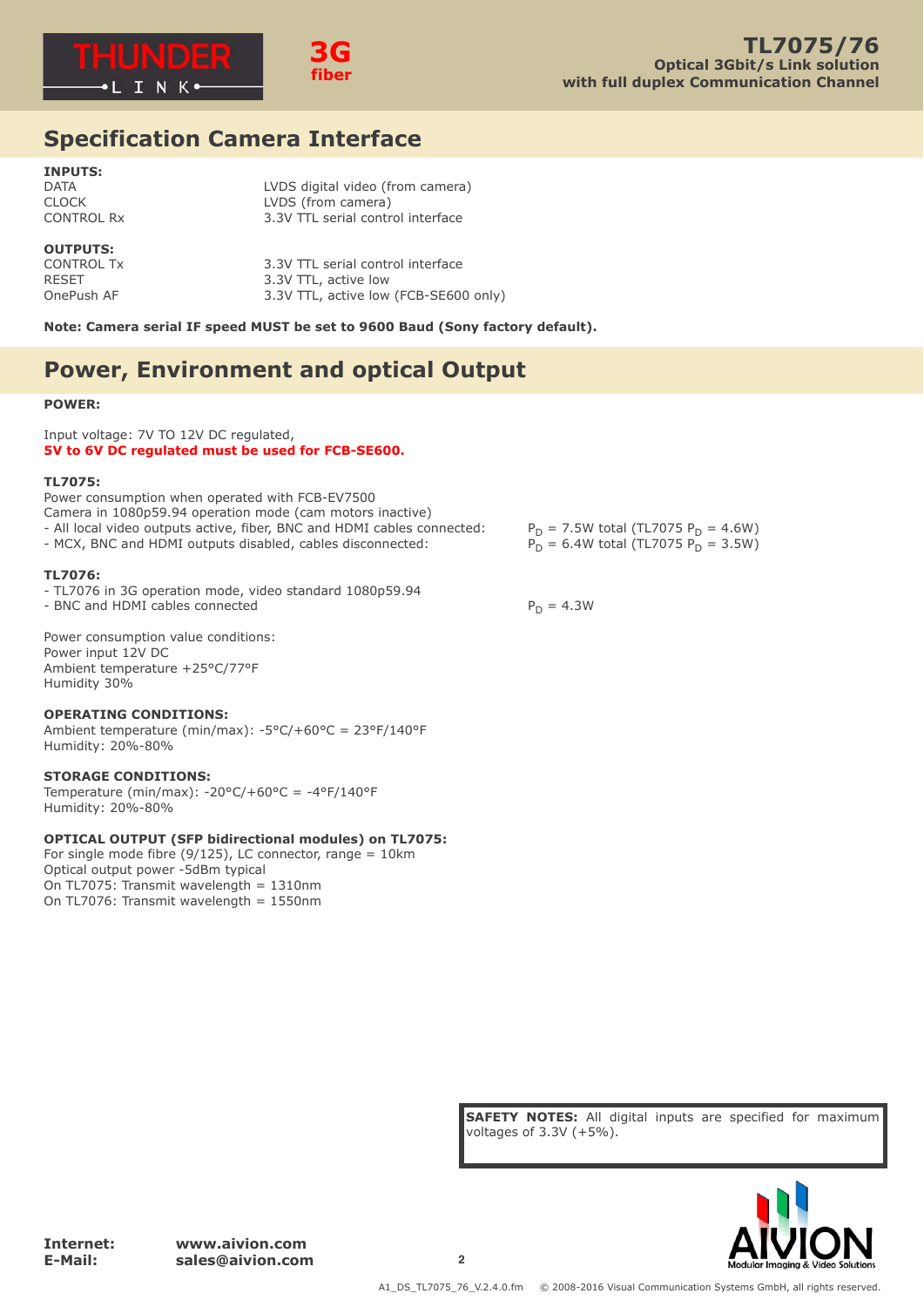

## **Onboard Connectors**

**PCB Top Side:**





# **Board Mechanical**



**SAFETY NOTES:** All digital inputs are specified for maximum voltages of 3.3V (+5%).



**Internet: www.aivion.com E-Mail: sales@aivion.com 3**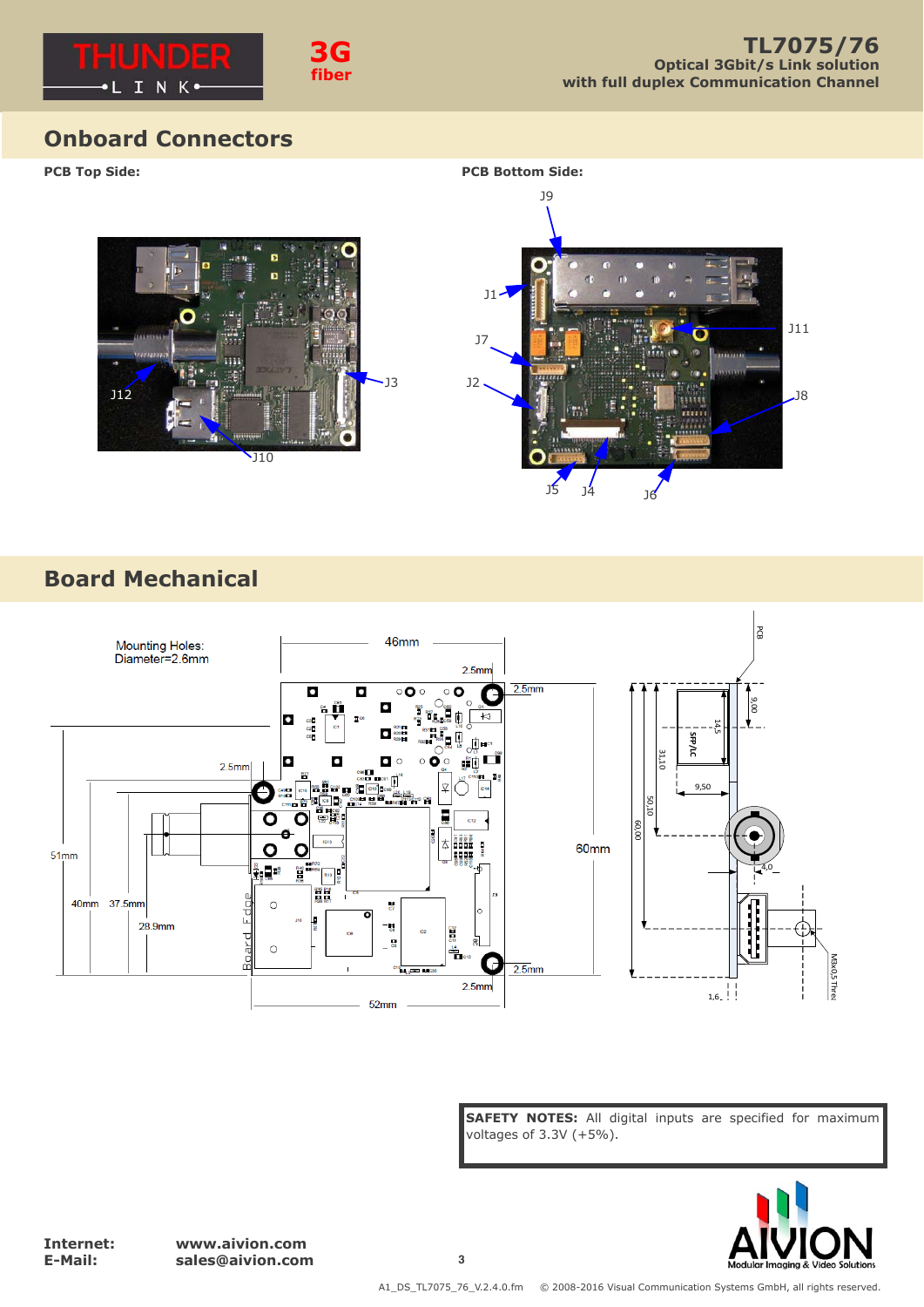

# **Pin Assignment of Onboard Connectors**

### **J1 JST BM10B-SSRS-TB**

### **Power and Control IF**

- 1 DC IN
- 2 DC IN
- 3 GND
- 4 GND
- 5 Reset / Shut Down, pull to GND to reset/shut down TL7075 and camera\*
- 6 GND
- 7 TXD\_TTL (serial IF transmit, 3.3V)
- 8 RXD TTL (serial IF receive, 3.3V)
- 9 RXD\_232 (serial IF receive, RS232 level)
- 10 TXD\_232 (serial IF transmit, RS232 level)

#### **Notes:**

a) Do not connect Pins 7 to 10 on TL7075 as camera control is done by a CCU connected to TL7076 over optical fiber link.

b) Connect TTL IF (Pins 7 and 8) or RS232 IF (Pins 9 and 10) on TL7076, not both simultaneously.

c) Keep J3 unconnected on TL7076

- **J3 30pin Micro Coaxial connector, LVDS video input from camera**
- **J9 SFP Compatible Optical bidirectional Transceiver, LC connector**
- **J10 HDMI output connector type is HDMR Samtec No. 19-02-F-SM**
- **J11 75 ohms MCX jack, 3G/HD-SDI output**
- **J12 75 ohms BNC jack (CEI XBV1049-NAAY), 3G/HD-SDI output**
- **J2, J4, J5, J6, J7, J8 reserved, do not connect**

\*for reset, pull to GND for one second or longer

## **Configuration Switch**

Configuration is done by adjusting any of the six slider DIL switches.

| <b>Switch</b> | <b>Function TL7075</b>         | <b>Function TL7076</b>      |
|---------------|--------------------------------|-----------------------------|
| $1 - 2$       | <b>RESERVED</b>                | <b>RESERVED</b>             |
|               | Keep OFF at all times          | Keep OFF at all times       |
| з             | <b>FOR FACTORY USE ONLY</b>    | <b>FOR FACTORY USE ONLY</b> |
|               | <b>Keep OFF</b> at all times   | <b>Keep ON</b> at all times |
| 4             | <b>RESERVED</b>                | <b>RESERVED</b>             |
|               | Keep OFF at all times          | Keep OFF at all times       |
| 5             | <b>RESERVED</b>                | <b>RESERVED</b>             |
|               | Keep OFF at all times          | Keep OFF at all times       |
| 6             | <b>LOCAL COAX/HDMI OUTPUTS</b> | <b>RESERVED</b>             |
|               | $OFF = Outputs$ active         | Keep OFF at all times       |
|               | $ON = Outputs$ disabled        |                             |



**Note: Camera serial IF speed MUST be set to 9600 Baud (Sony factory default).**

> **SAFETY NOTES:** All digital inputs are specified for maximum voltages of 3.3V (+5%).

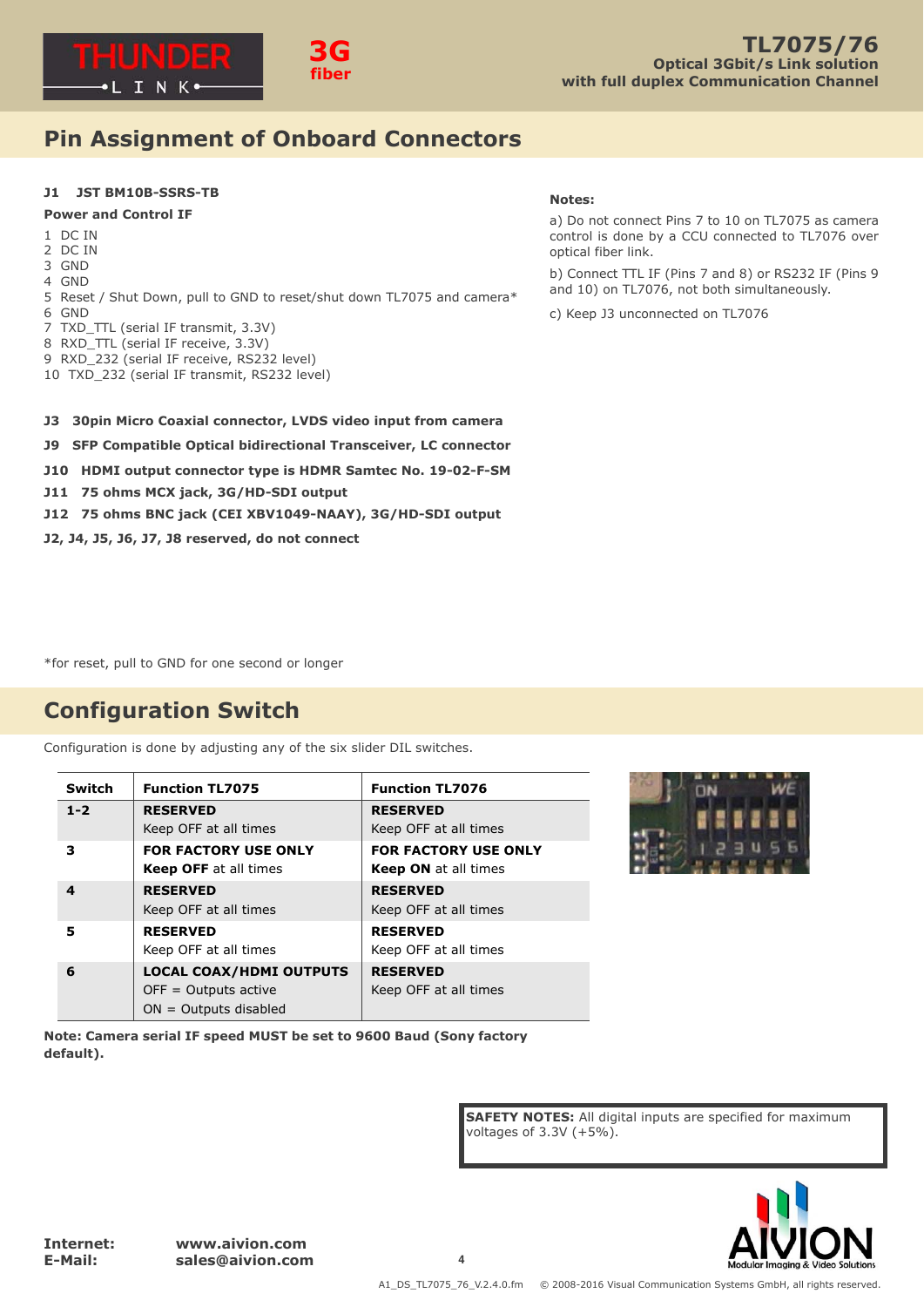

## **Connection Diagram for FCB-EH, -EV and -SE600 Camera Blocks**

 **TL7075 top side FCB-EH / FCB-EV / FCB-SE600**



**SAFETY NOTE: Power Supply Voltage is 6V DC maximum for FCB-SE600 operation.**





**SAFETY NOTES:** All digital inputs are specified for maximum voltages of 3.3V (+5%).



**Internet: www.aivion.com E-Mail: sales@aivion.com 5**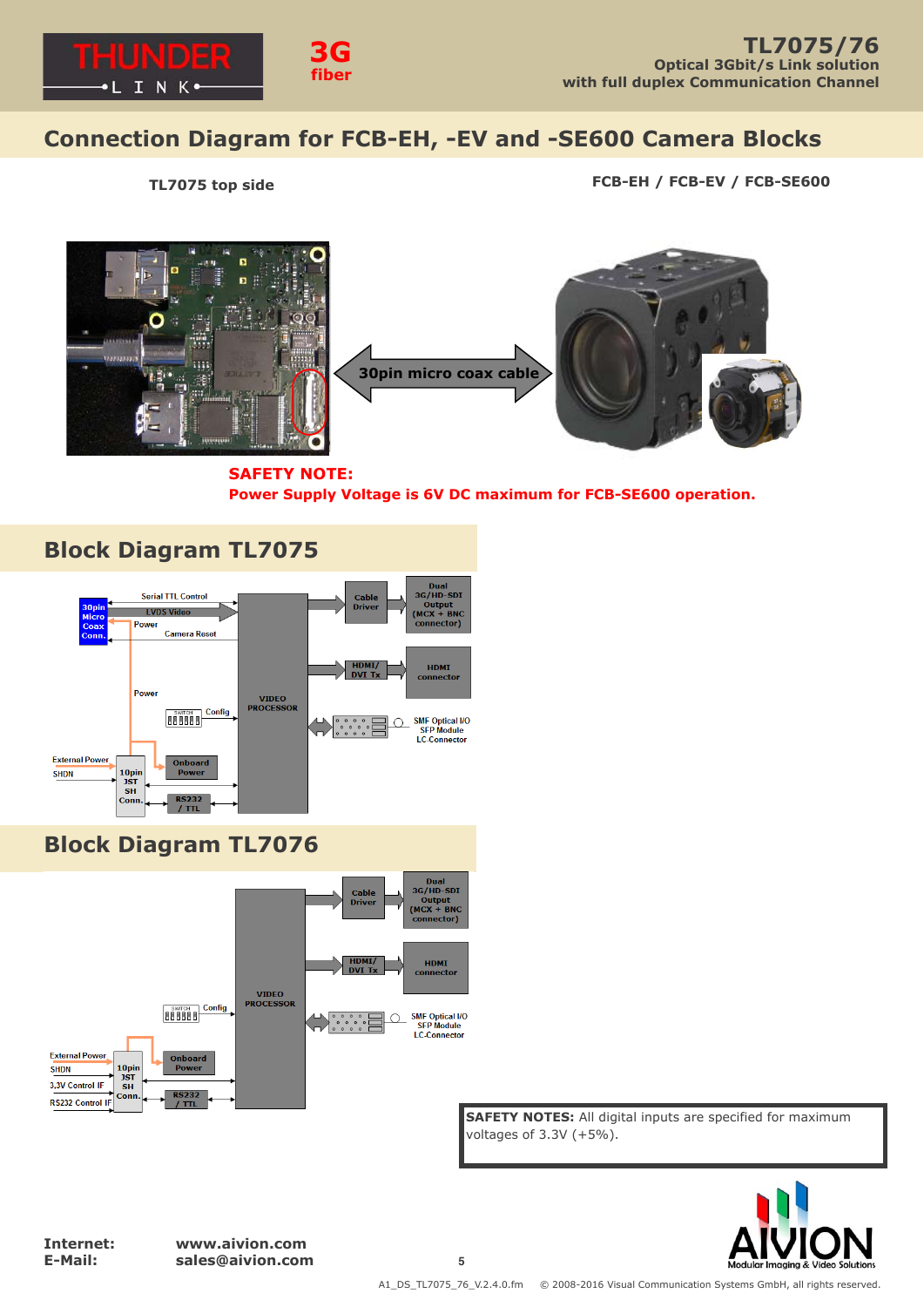

# **Video Standard Selection Tables for FCB-EH and FCB-EV Solutions**

Camera model and video standard provided by the camera are automatically detected by TL7075.



| <b>Camera Setting</b> | TL7070 output<br>format | <b>Camera Support EH</b> | <b>Camera Support EV</b> |
|-----------------------|-------------------------|--------------------------|--------------------------|
|                       |                         |                          |                          |
| 1080p / 50Hz          | 1080p / 50Hz            | $\overline{\phantom{a}}$ | FCB-EV75xx/73xx/7100     |
| 1080p / 59.94Hz       | 1080p / 59.94Hz         | $\overline{\phantom{a}}$ | FCB-EV75xx/73xx/7100     |
| 1080p / 60Hz          | 1080p / 60Hz            | $\overline{\phantom{a}}$ | FCB-EV75xx/73xx/7100     |
| 1080i / 50Hz          | 1080i / 50Hz            | FCB-EH6500/6300(4300)    | FCB-EV75xx/73xx/7100     |
| 1080i / 59.94Hz       | 1080i / 59.94Hz         | FCB-EH6500/6300(4300)    | FCB-EV75xx/73xx/7100     |
| 1080i / 60Hz          | 1080i / 60Hz            | FCB-EH6500/6300(4300)    | FCB-EV75xx/73xx/7100     |
| 1080p / 25Hz          | 1080p / 25Hz            | FCB-EH6500/6300(4300)    | FCB-EV75xx/73xx/7100     |
| 1080p / 29.97Hz       | 1080p / 29.97Hz         | FCB-EH6500/6300(4300)    | FCB-EV75xx/73xx/7100     |
| 1080p / 30Hz          | 1080p / 30Hz            | FCB-EH6500/6300(4300)    | FCB-EV75xx/73xx/7100     |
| 720p / 50Hz           | 720p / 50Hz             | all FCB-EH               | all FCB-EV               |
| 720p / 59.94Hz        | 720p / 59.94Hz          | all FCB-EH               | all FCB-EV               |
| 720p / 60Hz           | 720p / 60Hz             | all FCB-EH               | all FCB-EV               |
| 720p / 25Hz           | 720p / 25Hz             | all FCB-EH               | all FCB-EV               |
| 720p / 29.97Hz        | 720p / 29.97Hz          | all FCB-EH               | all FCB-EV               |
| 720p / 30Hz           | 720p / 30Hz             | all FCB-EH               | all FCB-EV               |

### **Table 1: Video output matrix for TL7075 with FCB-EH and FCB-EV**

Notes:

- Refer to Sony FCB-EV or FCB-EH manuals on camera operation and setting adjustments

- Changing the video output standard of the camera requires that TL7075 gets a power off/on cycle.

| <b>Camera Monitoring Mode Setting</b> | Camera Register[74] Value (LVDS Mode) |  |
|---------------------------------------|---------------------------------------|--|
|                                       |                                       |  |
| 1080p / 60Hz, 59.94Hz, 50Hz           | 01                                    |  |
|                                       |                                       |  |
| All others modes                      | 00                                    |  |
|                                       |                                       |  |

**Table 2: Required Camera Register[74] Settings for 1080p59.94Hz, 1080p50Hz and 1080p60Hz operation**

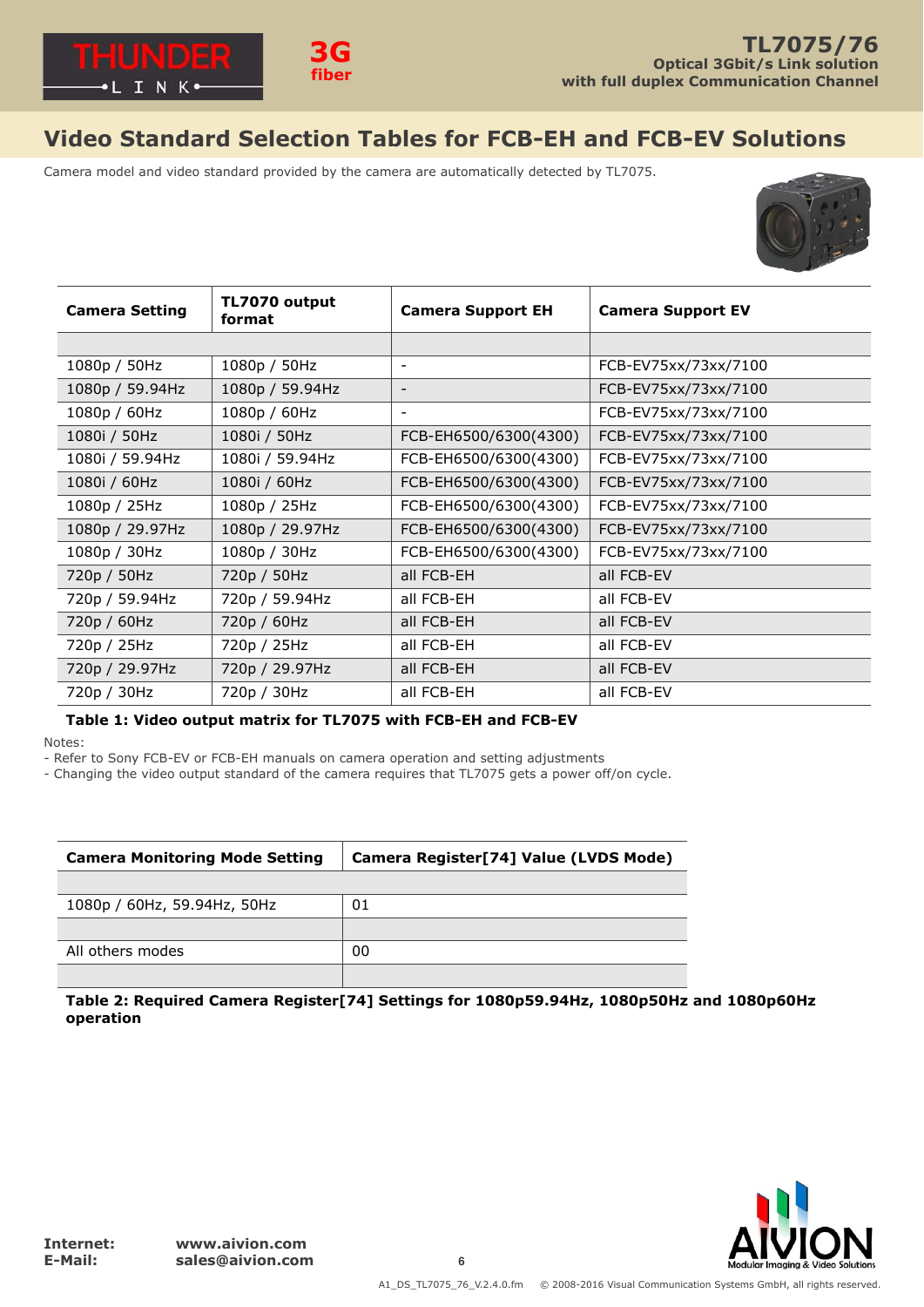

# **Video Standard Selection Tables for FCB-SE600**

Camera model and video standard provided by the camera are automatically detected by TL7075.



| <b>Camera Setting</b> | TL7070 output format |  |
|-----------------------|----------------------|--|
|                       |                      |  |
| 1080i / 50Hz          | 1080i / 50Hz         |  |
| 1080i / 60Hz          | 1080i / 60Hz         |  |
| 1080p / 25Hz          | 1080p / 25Hz         |  |
| 1080p / 30Hz          | 1080p / 30Hz         |  |
| 720p / 50Hz           | 720p / 50Hz          |  |
| 720p / 60Hz           | 720p / 60Hz          |  |
| 720p / 25Hz           | 720p / 25Hz          |  |
| 720p / 30Hz           | 720p / 30Hz          |  |

### **Table 4: Video output matrix for TL7075 with FCB-SE600**

Notes:

- TL7075 external power supply voltage is 6V DC maximum when operated with FCB-SE600
- Refer to Sony FCB-SE600 manual on camera operation and setting adjustments
- Changing the video output standard of the camera requires that TL7075 gets a power off/on cycle.